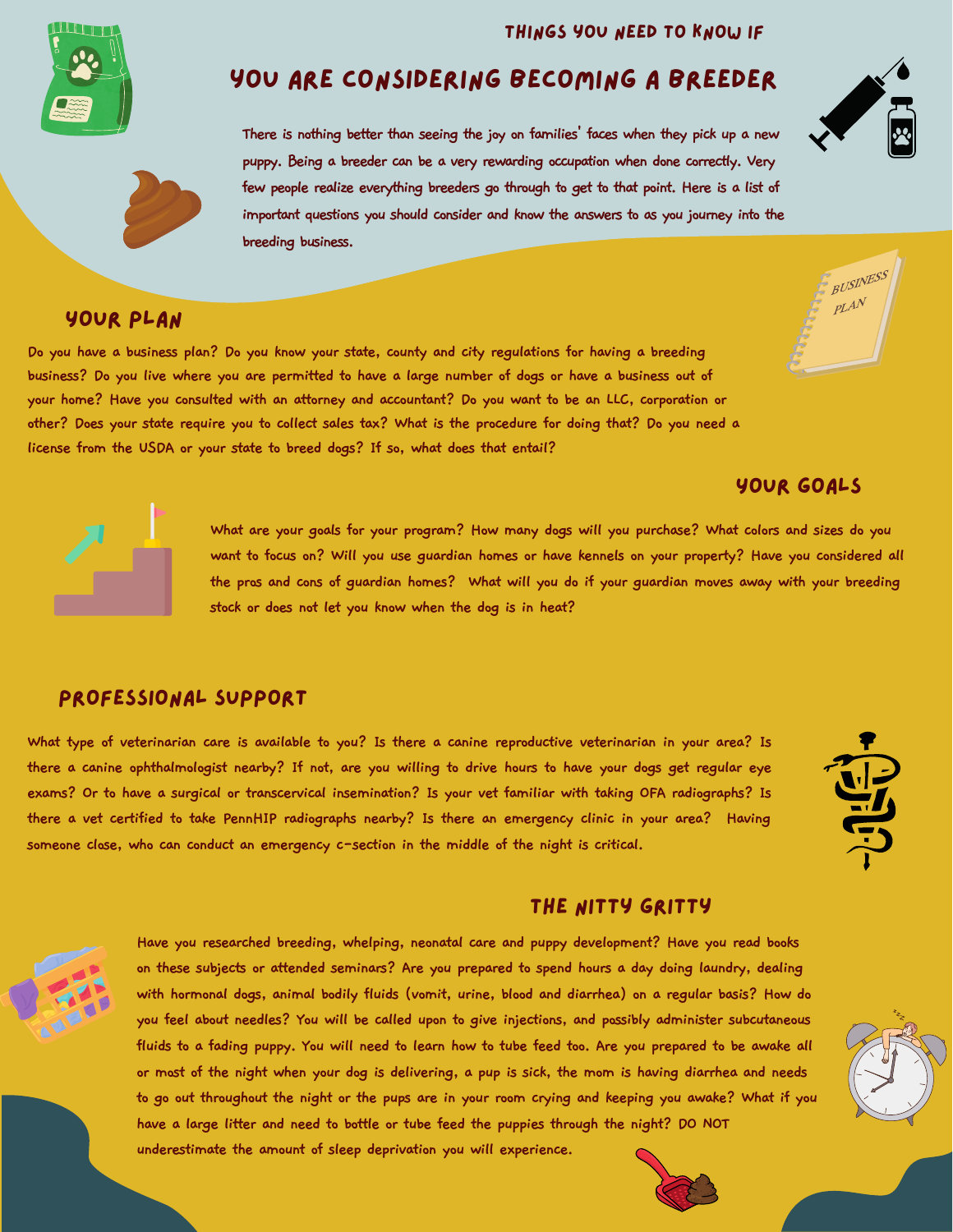### time commitment

**How many vacations, parties, family celebrations are you willing to miss because your breeding program comes first? Are you prepared to work 7 days and nights a week? What if someone in your family becomes ill and needs care? How will you manage if you have puppies? This is not a job you can walk away from.**

Do you have the resources to provide for your dogs? Are you prepared to spend hundreds of dollars a month on supplements, medications and high-quality food for your dogs and pups? Pregnant and nursing moms consume an enormous amount of food. **They can't cut back just because you don't want to spend the money.**

What happens if something goes wrong? You will spend hundreds of dollars testing your breeding stock and if they do not pass their testing, you have to start over with another dog. There are no guarantees. Once your dog is fully tested and ready to be bred, you will spend hundreds if not thousands of dollars on progesterone testing, brucellosis testing, stud fees, AI or semen collections and shipping or travel expenses and alas, the dog may not get pregnant. Or, she gets pregnant but something goes wrong and she aborts the litter or needs an emergency c-section. How will you manage those financial setbacks?

#### Dealing with the public

Are you prepared to deal with the public and the demands of the people who will call, email, take your **time and may not end up purchasing a puppy? How will you screen your potential families? What sort** of health guarantee will you provide to them? Are you willing to keep your pups for additional weeks or **months if you cannot find a suitable home for them - all the while providing them with age-**

**appropriate socialization so they will reach their potential? Are you willing to take a puppy/dog back for any reason if the client can no longer care for them?**

> **You have to love and care about the dogs and the puppies. You have to care who you are selling to. You have to prepare your families for success before they get their puppy and you have to answer their questions long after their puppy goes home. This takes time, are you willing to invest the time to help your families and puppies?**

### contracts and paperwork

How will you deal with spay/neuter requirements? Will you desex the pups you sell before they leave you or sell them on a spay/neuter contract? When will they need to be desexed? How will you follow up and make **sure your clients are honoring your contract? What will you do if they do not follow through?** How will you manage the paperwork and records? You will need to keep records of puppy weights, heat cycles, **vaccinations and wormings, parasite controls, litter registrations, client lists. You must be organized.**







Money, money, money